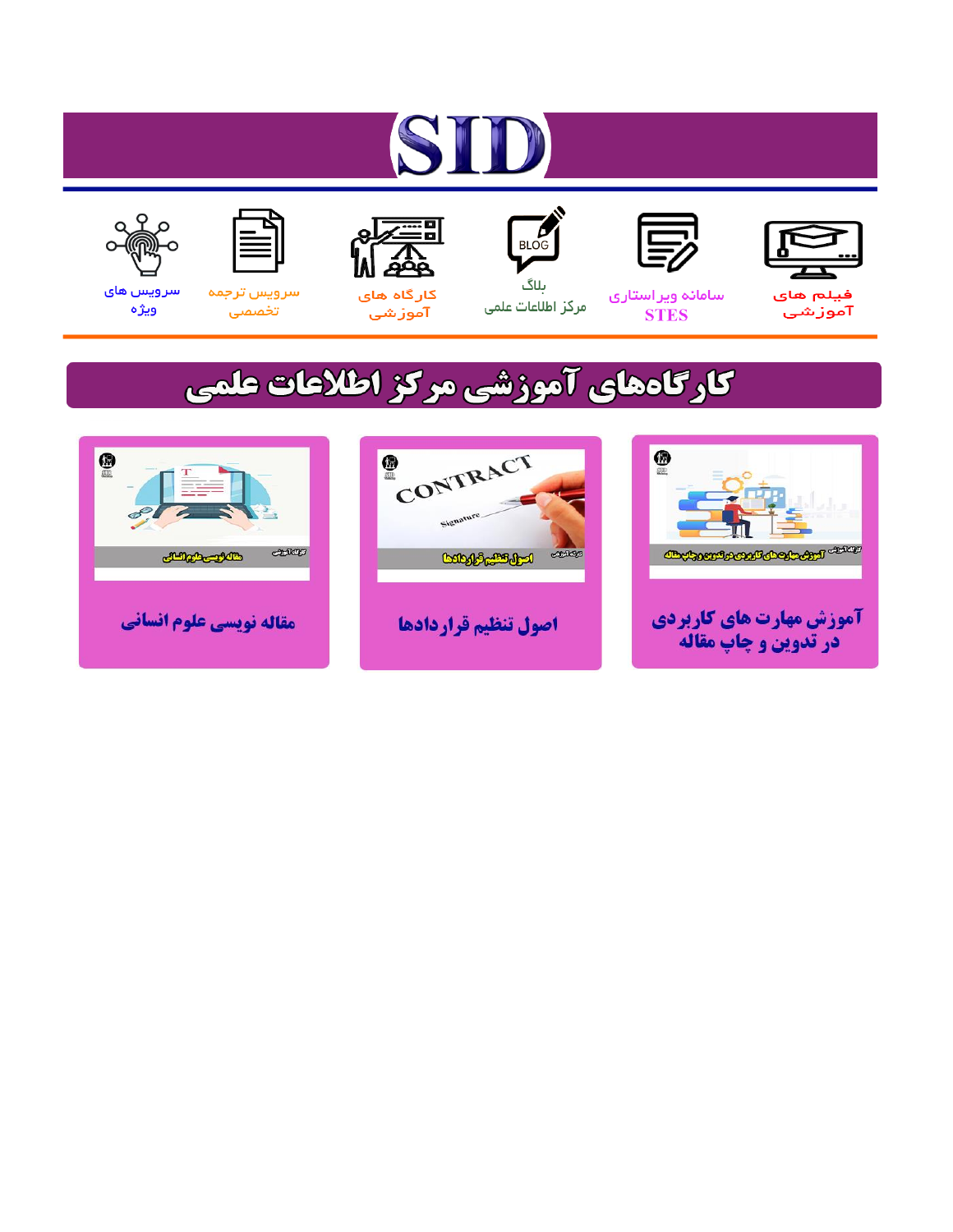### **An Investigation Into Formation Damage Decreasing By The Promising Solution Of Using Nano-Based Drilling Fluids**

Asghar Ahmadi<sup>1</sup>, Mehdi Bagher Nejad<sup>2</sup>, Mohammad Fattan<sup>3</sup>, Parisa Hajipour<sup>4</sup>, Mohammad Motahari Nejad<sup>5</sup>

*Department of petroleum engineering, Islamic Azad University, Gachsaran Branch, Gachsaran, Iran Faculty Member, Department of chemistry, Islamic Azad University, Gachsaran Branch, Gachsaran, Iran Department of petroleum engineering, Islamic Azad University, Gachsaran Branch, Gachsaran, Iran Department of petroleum engineering, Islamic Azad University, Gachsaran Branch, Gachsaran, Iran Department of petroleum engineering, Islamic Azad University, Gachsaran Branch, Gachsaran, Iran*

#### **Abstract**

*Department of petroleum engineering, Islamic Azad University, Gachsaran Branch, Gachsaran, Iran<br>
<i>Department of petroleum engineering, Islamic Azad University, Gachsaran Branch, Gachsaran, Iran<br>
Department of petroleum en* Formation damage is one of the productivity decreasing agents which can have many other problems consequently; formation damage may be because of many different reasons that one of them is using unsuitable and undesired drilling fluids, so this paper investigates conventional drilling fluids and the problems that each of them can cause in the formation and borehole, represents a comparison of different properties of common types of drilling fluids including oilbased and water-based versus nano-based type, and evaluates other works in the same field, current investigation and earlier experimental and numerical studies demonstrate the significant benefits of using nano-based drilling fluids in order to reduce formation damage problems caused by drilling fluids and their efficient properties.

#### **Introduction**

Once a drill bit enters the pay zone until the well is put on production, a formation is exposed to series of operations and fluids that can impair its productive capacity. This reduction in productivity is termed as formation damage [Issham et al., 2005]. It can be defined as the alteration of producing formation near the wellbore due to the introduction of foreign fluids

and the consequent interaction with the fluids and formation [McKinney, 1988]. Previous field and laboratory studies showed that the operations during drilling, completion, workover, production, and stimulation works are potential sources of formation damage [Issham et al., 2005].

During drilling, formation damage attributes primarily from two sources: filtrate invasion from a drilling fluid and the accompanying invasion and migration of solids. The damaging solids may come directly from fluid system or from the formation itself. The intrusion and deposition of these mobile particles lead to the blockage of pore throats, which include a reduction in permeability of the formation [Tovar, J, 1994].

Water or oil-based drilling fluid is the first foreign fluid that contacts the reservoir zone of a borehole and the major cause of damage during drilling is due to the invasion of mud solids. These desirable mud solids can cause severe formation damage in the presence of a poor quality mud cake. Mungun (1965) pointed out that the primary cause of permeability reduction in the invaded zone is the blockage of pore passages by dispersed solid particles. This blockage or barrier may be due to the physical movement of the fine particles into the formation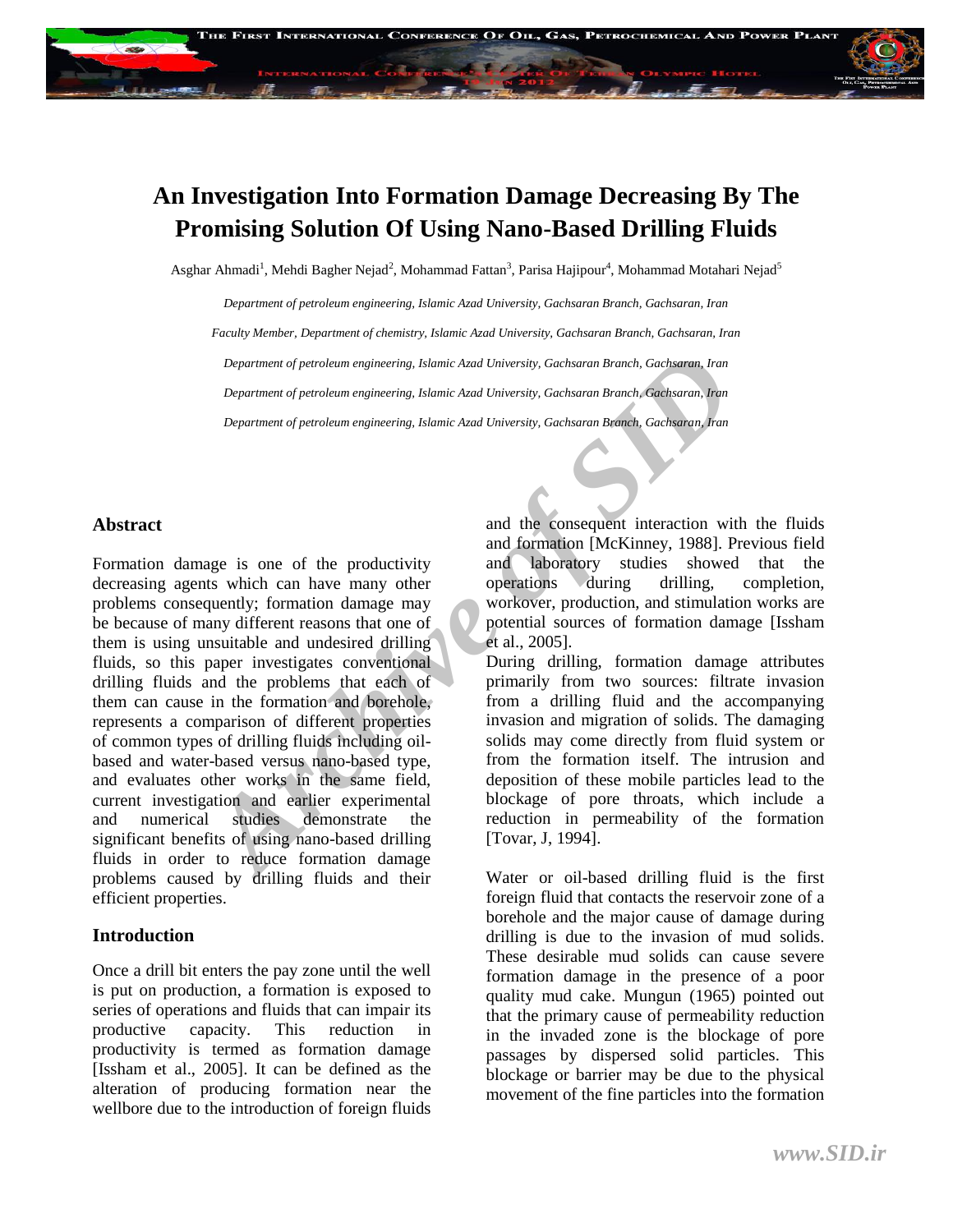

or chemical interactions of solids/filtrate with the formation or a combination of both. The investigation of the effect of particle penetration and particle concentration on formation damage and depth of invasion conducted by Todd et al. (1990) indicates that even 1-15 ppm water suspension containing less than 3 micron size particles may cause in-depth invasion with serious damage to the formation permeability [Md. Amanullah, 2011]. That's why suspended particles, even in very dilute solutions like mud spurt may cause significant permeability impairment and thus may lead to a drastic reduction in oil and gas production. The solids and the liquid phases invading the near wellbore formation may also interact with the formations such as salt, clays, anhydrite, etc leading to precipitation, clay dispersion, pore throat blockage, in-situ polymerization and thus may create a flow barrier to stop or reduce oil and gas flow. [Amanullah and Ziad, 2010].

The fine particles coming into the drilling mud as a part of drill solids may also cause severe formation damage if the mud cake formed on the borehole wall is poorly dispersed, very thick due to particle flocculation and has highly porous fabric due to loose-fabric formation by the flocs, aggregates and the particles. This highlights the importance of mud design to produce crystal clear filtrate with virtually no spurt, low filtrate volume and well dispersed and tightly packed mud cake. As the ultimate aim of drilling is the recovery of oil and gas to the maximum level i.e. more than 70% of the oil and gas in place, the use of a non-damaging drill-in fluid while drilling the reservoir is very important [Md. Amanullah, 2011].

Hence, prevention of formation damage in the first place is the best strategic tool than cleaning the damage in the second place the numerous mechanisms that result in formation damage may be generally classified as to the manner by which they decrease production [Allen, 1993]:

(1) Reduced absolute permeability of formation due to plugging of pore channels by induced particles.

(2) Reduced relative permeability to oil due to an increase in water saturation or oil-wetting rock.

(3) Increased viscosity of reservoir fluid results from emulsions or high-viscosity treating fluids.

d thus may lead to a drastic symmetro in the solution. The solution and gas production. The solution and the mate is excellent low damage fluids<br>hases invading the near wellbore was the reason for their initial calso inter The degree of damage varies with parameters such as differential pressure, mud annular velocity, characteristics of the formation as well as the composition of the mud filtrate and solids that flow with it under dynamic conditions [Tovar, J, 1994]. To minimize damage, a mud should have low fluid loss, low fine solid concentration, should form a thin, impermeable mud cake, and exhibit good rheological properties [McKinney, 1988]. Oil-based and synthetic oil-based mud, under most conditions, makes excellent low damage fluids. Indeed this was the reason for their initial development. They possess low spurt loss, which minimize particle invasion, and their oil filtrate does not cause water block and does not mobilize water sensitive clays. As discussed above, an excess of surfactant in the filtrate can cause changes in wettability and oil mud should be used with caution, particularly in dry gas reservoirs. Good bridging is also essential when drilling a reservoir with an oil mud as the loss of whole mud, including the water phase, deep into a reservoir could cause emulsion blocking [McNaughton, 1982].

The degree of damage varies with parameters such as differential pressure, mud annular velocity, characteristics of the formation as well as the composition of the mud filtrate and solids that flow with it under dynamic conditions [Tovar, J, 1994]. To minimize damage, a mud should have low fluid loss, low fine solid concentration, should form a thin, impermeable mud cake, and exhibit good rheological properties [McKinney, 1988].

The common formation damage mechanisms are incompatibility of fluids, incompatibility of rock and fluid, fines migration and blocking of phases, adsorption, wettability alteration, bacteria activity, etc [Dr. Mikhailov N. , 2010].

The main factors affecting formation damage are particle and pore size distribution, fines mobilization and retention forces, flow rate, salt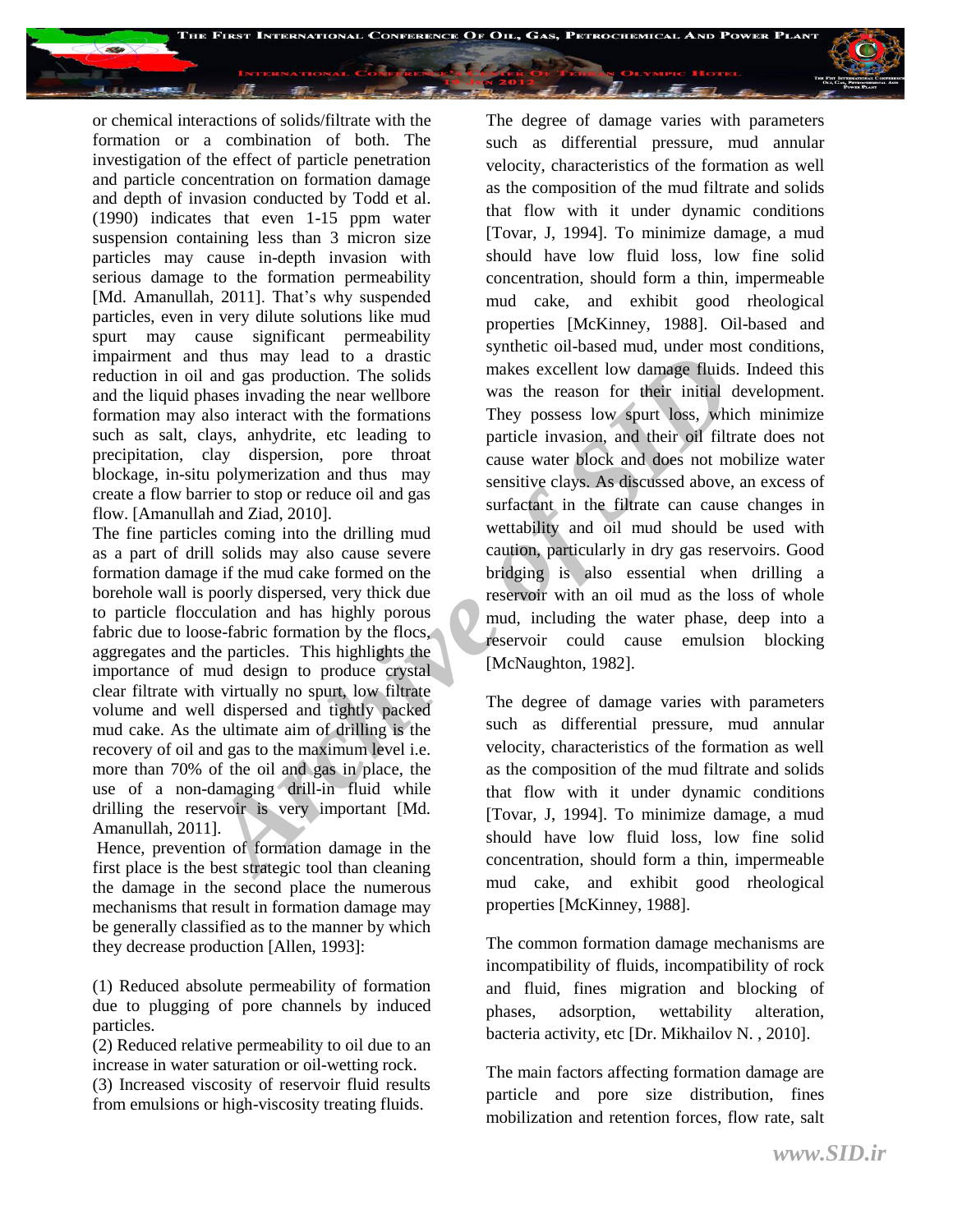

concentrations, pore pressure, temperature, presence of organic materials, rock and particles wettability, capillary pressure [Liu and Civan, 1995].

The present work investigates drilling fluid role in formation damage, and nano-based drilling fluid as a type of drilling mud which helps decreasing formation damage problems.

#### **DRILLING FLUIDS**

A drilling mud is a complex fluid which comprises of multitude of additives. The type and amount of additives is based on the drilling method employed and the type of reservoir to be drilled. The drilling mud can be broadly classified as water based mud (WBM), oil based mud (OBM), synthetic based mud (SBM), emulsions, invert emulsions, air, foam fluids, etc.

**Water based muds (WBM):** These consist of water/brine as the base fluid. As they are environment friendly, the drill cuttings can be disposed of easily [Subhash N. et al, 2010]. Further advancements/research in WBM would be to combine the advantages of both the VES and bio-polymers to obtain a suitable blend which can outweigh the disadvantages of both VES and bio-polymers [Ogugbue et al, 2010].

#### *Limitations of WBDF Major Limitations of WBDF include (Mellot, 2008), include:*

1) The ability of WBDF to dissolve salts which may result in unwanted increase in density. 2) The ability of WBDF to interfere with the

flow of oil and gas through porous medium. 3) The ability of WBDF to promote the

disintegration and dispersion of clays.

4) The inability of WBDF to drill through water sensitive **shale** or "heaving shale".

5) The ability of WBDF to corrode iron such as drill pipes, drill collars and drill bits.

#### *Strengths of WBDF:*

- 1) It is cheap and hence cost effective.
- 2) It is environmentally friendly at some extent.
- 3) It is easily accessible and abundantly available.

4) Faster ROP.

*Remedies to Limitations of WBDF:* The most important remedy to make-up for the limitations of WBDF is to use OBDF. According to Dye et al., (2006), unlike WBDFs, OBDFs do not dissolve salts because they are non-polar. They do not interfere with the contents of the reservoir and the porous media because the base oil (no.2 diesel) is native to the reservoir. They do not promote clay disintegration and hence can be used to drill through heaving shale because they are unreactive. They are lubricants hence do not corrode pipes, collars and drill bits.

d is a complex fluid which<br>
and ititide of additives its based on the drilling<br>
and the type<br>
and the type<br>
dand the type<br>
dand the type<br>
dand the type<br>
dand the type<br>
dand the type<br>
dand (WBM), oil based<br>
synthetic based **Oil based muds (OBM):** They comprise of oil as the base fluid. The fluid formulation is complex compared to WBM and is expensive. Their advantages include excellent fluid loss control, no shale swelling, adequate lubrication to drill bits, good cutting carrying ability etc. Their disadvantages include poor bonding between the cement and formation due to oil wet surfaces; poor filter cake clean up and possible environmental hazards, like seepage into aquifers and causing pollution, etc [Subhash N. et al, 2010]. Recently, Issham et al. [Issham Ismail et al., 2005] presented data showing the highly unsuitability of OBMs in formation damage, for sandstone reservoirs.

#### *Limitations of OBDF:*

1) It is very expensive.

2) Disposal of cuttings resulting from the use of OBDF is very expensive.

3) Treatment of cuttings prior to disposal is also very expensive.

4) OBDF are not environmentally friendly because their disposal may result in the pollution of lands, contamination of water bearing aquifers, and the decimation of the coral reefs.

5) Lower ROP compared with WBDF.

6) They may cause changes in wettability, (Chen et al., 2004).

7) Unsuitable for use in dry gas reservoirs.

#### *Strenghts of OBDF:*

1) It provides a means for avoiding all the limitations of the WBDF.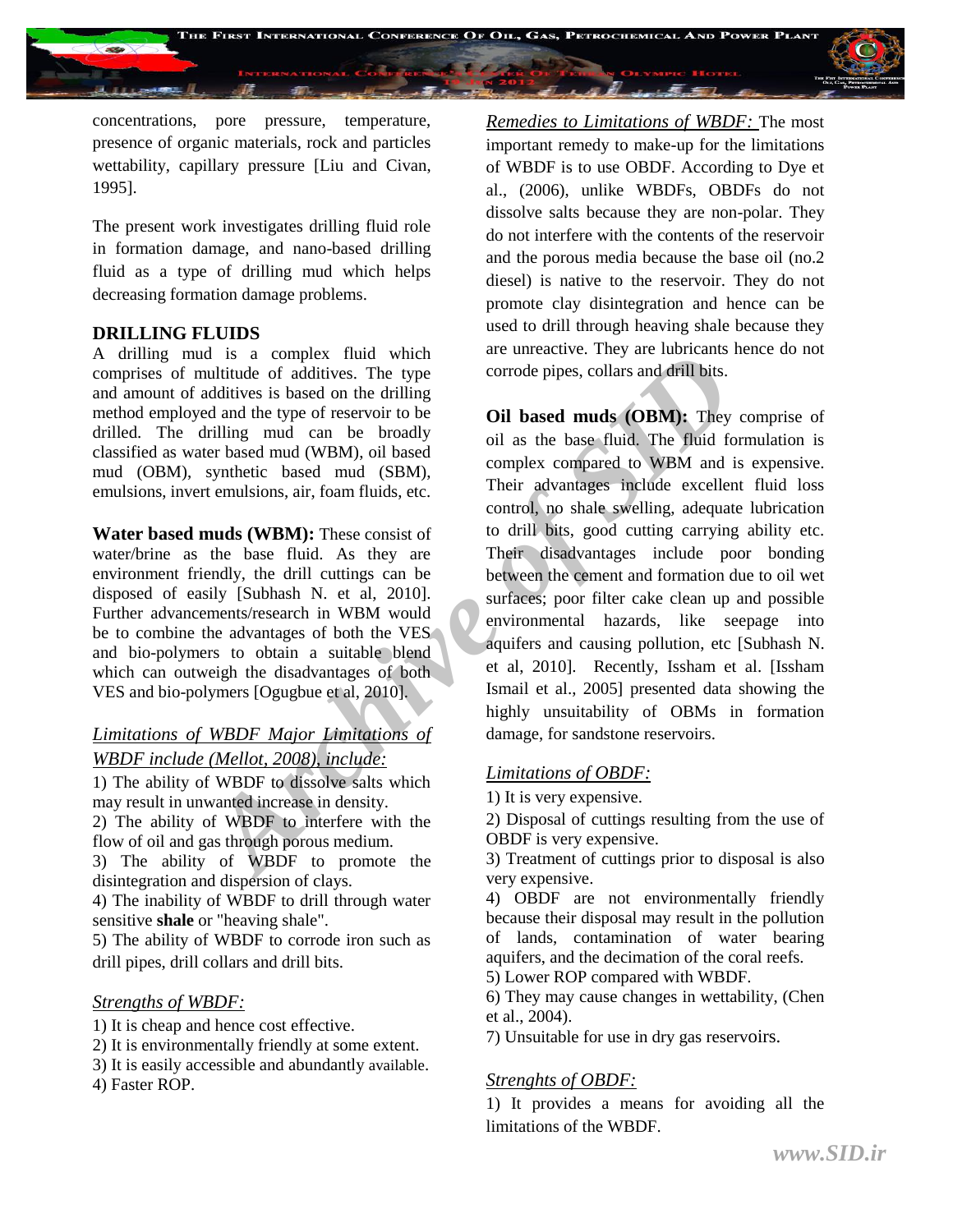

- 2) It provides better lubrication.
- 3) It has higher boiling points.
- 4) It has also a lower freezing point.

*Remedies to Limitations of OBDF:* No doubt, the OBDF is the better comparing with WBDF in terms of performance and OBDF is the most widely used drilling fluid. However, it has a major limitation, not environmentally friendly. Hence, the solution to this shortcoming is the development of environmentally friendly drilling fluids that will be cheaper and hence cost effective.

Il be cheaper and hence cost<br>
trends in the use of air for drilling<br> **Archive of air and the use of air for drilling:**<br> **Alchive of air for drilling Euid**<br> **Achived** Pressure Drilling Fluid.<br> **Agency of the air stream** (3) **Gas Based Drilling Fuid (GBDF***):* GBDF is also known as Reduced- Pressure Drilling Fluid. Gas based drilling fluid can be classified into: (1) dry gas, (2) mist ( in which droplets of water or mud are carried in the air stream, (3) foam ( in which air bubbles are surrounded by a film of water containing a foam stabilizing-agent, and (4) gel foam (in which the foam contains filmstrengthening agents, such as organic polymer or bentonite). The most common gas drilling fluid is air, although, natural gas (methane) exhaust, or combustion gases are sometimes used.

*Early development of GBDF:* Gas was first injected in September 1932 (Foran, 1934) in the Big Lake Field, Texas to flush formation water out of the productive zone. Earlier in the 1920s, pressure drilling with a control head, which allows control of gas and oil flow while drilling the productive zone had been used in Mexico. Around this time in Oklahoma, gas at a volume ratio of 143:1 metered into the circulating water was used for drilling and it was observed that productivity was greatly improved compared to that of oil wells drilled with mud. Similarly, in Carlifornia, gas-injection practices were used to drill subnormal –pressure sands (Grinsfelder and Law, 1938). Around the 1950s, rigs carrying out seismic exploration in parts of Canada shot-holes using compressed air due to water scarcity of extremely low temperatures (Shallenberger, 1953). In 1951, El Pao Natural Gas Co. began drilling with gas to avoid loss circulation. They also observed that ROP and Footage per bit increased greatly, productivity was much higher, and well clean-up was facilitated (Hollis, 1953). As the method was continuously tried in

different areas, both practical limitations and advantages were recognized.

#### *Current trend in the Formulation of GBDF:*

Most of the technological improvements seen in the drilling of well with air have come from the mining industry which is primarily associated with shallow large bore wells. The oil and gas industry has failed to make the same technological advancement in air drilling as compared to wells drilled with liquid or mud systems (Mellot, 2008).

However, the followings are some of the current trends in the use of air for drilling:

*Aerate drilling fluids:* Aerate drilling fluids are generally used in underbalanced drilling and where there is no contact with reservoir hydrocarbons or water. The advantages of air drilling process include high rate of penetration, no solid contamination, no formation damage, no lost circulation etc. This results in less number of trips in and out of the wellbore and makes the process economical.

Future challenges would include a thorough understanding of the physics involved in the wellbore hydraulics and to increase the safety factor for the successful execution of this process [Kenneth et al., 2007].

*Foam fluids:* Foam fluids are used in underbalanced and deep water and ultra-deep water drilling where the operating pressure window is very narrow. A slight increase in mud density will cause micro/macro fractures and a slight decrease in mud density will cause fluid influx into the wellbore due to high pore pressure. Thus, a better control over the equivalent circulating density (ECD) is needed. Foam fluids generally comprise of 5-25% liquid phase and 75-95% gaseous phase. The liquid phase could be fresh water or brines. The gaseous phase is usually an inert gas. A surfactant is used as a stabilizer and it comprises about 5% of the fluid system. The fluid system can be weighted up using heavy brines or barites. It has superior cuttings carrying ability compared to air drilling fluids.

There are two types of foam drilling fluids: (1) a stable foam which is a regular foam fluid system with water or brines as a continuous phase and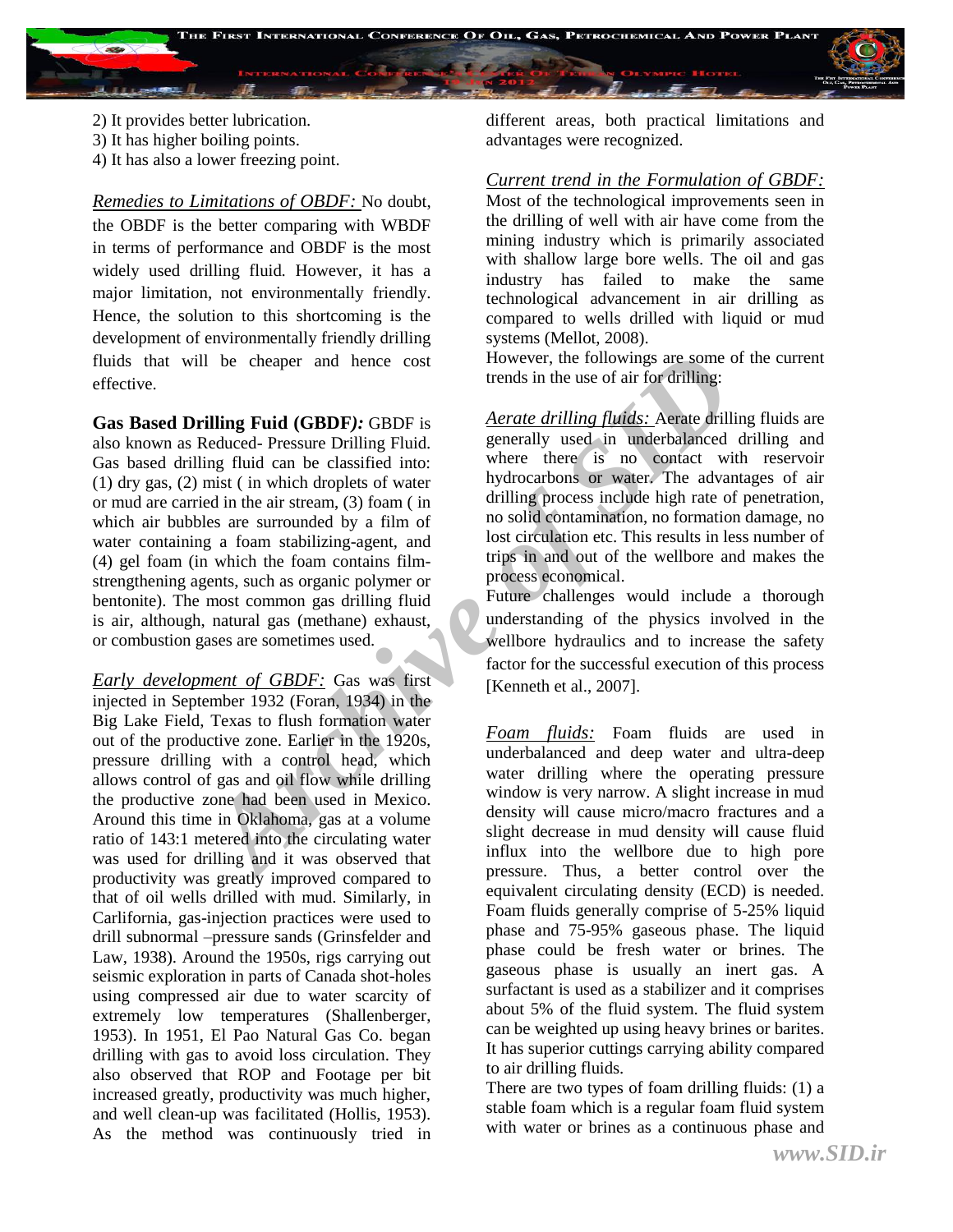

gas as a dispersing phase, and (2) a stiff foam consisting of viscosified water or brine as a continuous phase and gas as a dispersed phase [Subhash N. et al, 2010].

*Gel Foam and Stiff Foam:* Basically, this is the use of a slurry prepared consisting of (by weight) 98% water: 0.3%soda ash: 3.5%bentonite; 0.17% guar gum; and 1% volume of a suitable commercially available foaming agent. In recent formulations, guar gum has been substituted by other polymers and bentonite by other clays (Crews, 1964).

#### *Limitations of GBDF:*

1) It cannot be used to drill through water bearing zones. When water-bearing formations are drilled using air, the wetted cuttings will stick together and will not be carried from the hole by the air stream.

- 2) Gas may be corrosive.
- 3) High risk of explosion.

#### *Strengths of GBDF:*

1) Reduction of the pressure gradient of the drilling fluid to less than that exerted by a column of water.

2) Risk of formation damage is minimized when using GBDF.

- 3) Faster drilling rate in hard rock areas.
- 4) It is abundantly available and cheap.
- 5) Minimization of loss circulation.
- 6) Improved bit performance.
- 7) Ready detection of hydrocarbon.

*Remedies to Limitations of GBDF:* Wetting and balling of cuttings can be reduced by introducing zinc or calcium stearate into the air stream. Having gas detectors on the rig floor will reduce the risk of explosion due to leakage.

**Invert emulsion muds (IEM):** It consists of oil/synthetic hydrocarbon as the external phase and water/brine as the internal phase and the fluid stability is achieved by adding a surfactant. Their advantages include generation of a thin filter cake, increased hole stability, increased rate of penetration, insensitiveness towards shales etc. They are not biodegradable and drilling mud becomes unstable at high

temperature and pressure. The latest development in invert emulsion drilling mud is the negative alkalinity invert emulsion drilling mud [Patel, 1999]. It comprises of synthetic esters as external phase and water/brine as the internal phase. They have low intrinsic viscosity and rapid bio-degradability. They are resistant to contamination by sea water cement slurry and are highly stable under high temperature and pressure. They are made from readily available fatty acid esters and hence they are relatively inexpensive and environmentally friendly [Subhash N. et al, 2010].

ence alays (Crews, 1964).<br> *Archive of the inspensive* and environmental<br> *ABDF*:<br> *Archive of the inspensive* and environmental<br> *Archive of the terms* of the carried from the<br> *Archive of the same of the terms* of the te **Nano Enhanced (Nano-Based) Drilling Fluid (NEDF):** Drilling, drill-in or completion fluids that contain at least one additive with particle size in the range of 1-100 nanometers are defined as nano-based drilling, drill-in and completion fluids. Physically a nano sized particle has a\ dimension that is one billionth of a meter. Typical human hair has a diameter of about 80,000 nanometers and one nanometer is roughly equal to the width of 10 hydrogen atoms [Saeid et al. 2006] if measured using an atomic scale.

#### **DISCUSSION:**

Compared to the macro and micro-sized materials, nano sized materials have drastically higher surface area to volume ratio (Fig. 1), [Amanullah & Al-Tahini, 2009].

The extremely high surface area to volume ratio of nano-materials compared to the macro and micro materials of the same mother source provides them dramatically increased interaction potentials with reactive shale to eliminate shaledrilling mud interactions and the associated borehole problems. The capability of nanomaterials to form well dispersed plastering effect on the borehole wall with concentration of less than 1% in a drilling mud system is expected to improve the fluid and drilling performance significantly; the extremely high surface area to volume ratio of nanoparticles (see Figure 1) can provide several other technical benefits for safe and economic drilling operation. As for example,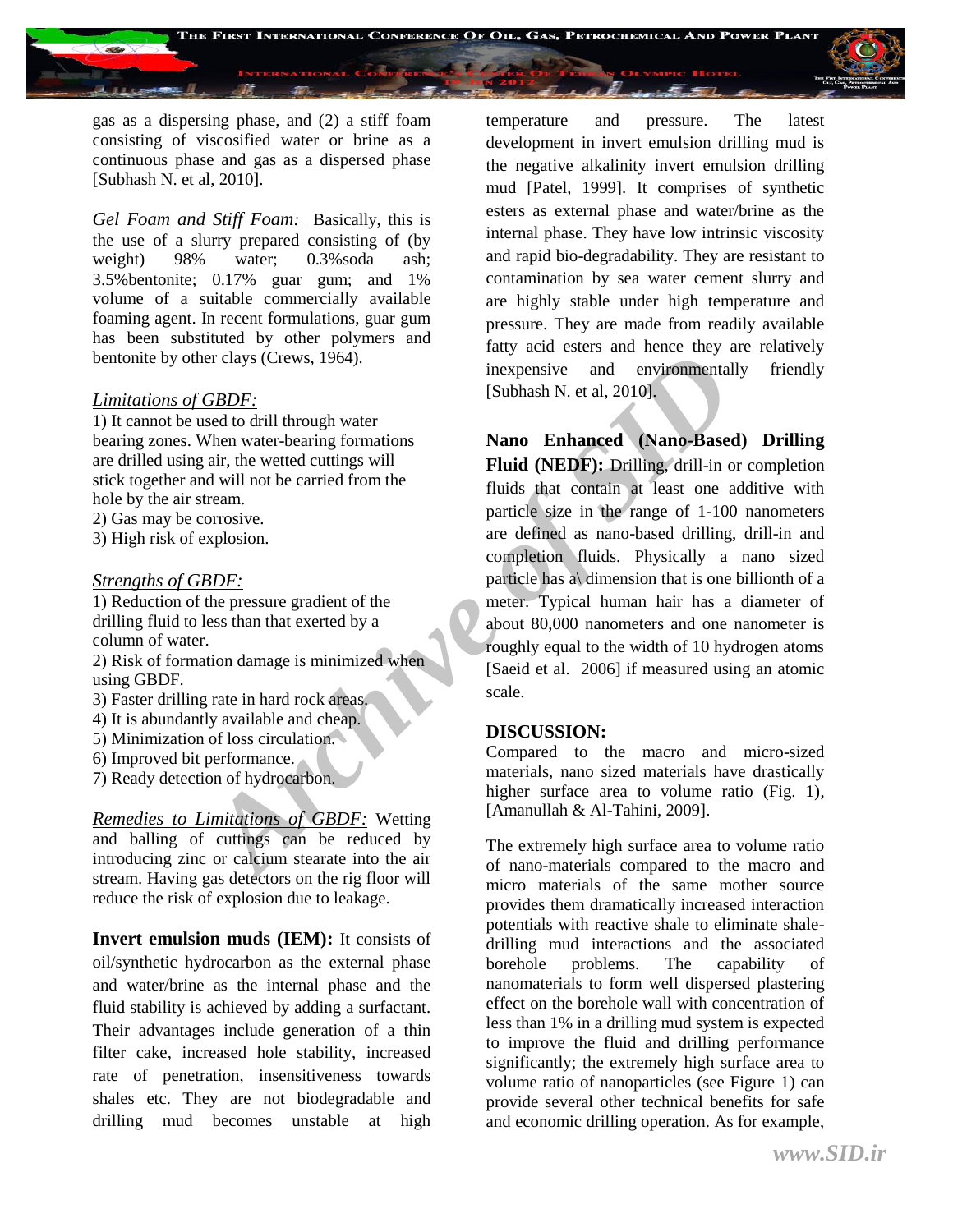

the huge surface area to volume ratio of nanobased mud additive is expected to improve the thermal conductivity of nano-based fluids. Hence, the enhanced thermal conductivity of drilling mud will provide efficient cooling of drill bit leading to a significant increase in operating life cycle of a drill bit. The high heat transfer coefficient of nano-containing fluid will also play a positive role in cooling the drilling mud quickly at the surface [Md. Amanullah, 2011].

Nano-Silica, nano-graphene, and other nanobased materials have been proposed for use as alternative mud additives. A nano-material based mud system is defined as that mud containing at least one additive with particle size in the range of 1-100 nanometers [Amanullah et al., 2009]. It is based on the number of nano-sized additives in the mud system; mud systems can be classified as simple nano-mud system or advanced nano-mud system. Nano-materials in mud systems are expected to reduce the total solids and/or chemical content of such mud systems and hence reducing the overall cost of mud system development.

It is known that presence of ordinary materials in drill mud can cause increased viscosity and mud weight [Jerry J. Rayborl et al., 1992]. This high mud weight can cause damage to sub-surface formations, plugging of production zones, hole erosion, decreased penetration rate, pipe failures, stuck pipe and lost circulation [Ford et al., 1990, Amoco, 1996, BHI, 1998, Reid et al., 2000 and Njobuenwu and Nna, 2005].

In order to decrease probability of formation damage we have to use new materials in which do not increase viscosity and mud weight very much. Because as mentioned before, this increases in viscosity and mud weight may lead to some problems that the most important one is formation damage.

Using nanoparticles in drilling mud that causes several changes in mud properties can partly help to solve many problems. For example in an experimental study by Jerry J. Rayborl et al. we can see the different properties of carbon black nanoparticles and their role in making drilling mud properties better to use and decreasing formation damage problems due to its suitable properties (table 1 and 2).

Another important property that can effect formation damage due to drilling mud is the particle size, which affect the mud cake permeability (low permeability), as an example particle size of carbon black nanoparticles are presented in table 3, which briefly specific gravity of carbon black is typically 1.9 - 2.1 [Dr. Jawad K.Oleiwi et al., 2011] and, estimated initial diameter of carbon black particles is about 30 nanometers in which after aggregation this value will be about 150 to 500 nanometers [Abouzar Mirzaei Paiaman et al. 2008].

ano-graphene, and oner hand-<br>
have been proposed for use as<br>
anditives. A nano-material based<br>
additives A nano-material based<br>
additives A nano-material based<br>
additives in the range<br>
in an investigation on using organic<br> Recently **Bai Xiaodong and Pu Xiaolin** (2010) in an investigation on using organic nano-latex and inorganic particles as bridging and block agents along with the polymer additives, evaluated layer efficiency, temperature resistance, inhibitive ability, pollution resistance and sedimentation stability of the organic/inorganic composite nanometer waterbased mud system. The investigation indicates their mud system has higher isolation layer efficiency with zero filtration loss after 120 min. It is effective up to 180 °C. The system has strong shale inhibitive ability with swell rate of 17.92% and the recovery rate of 95%. It has strong salt and bit cuttings resistance up to 15%NaCl, 7% CaCl2 and 15% bit cuttings. At last, the sedimentation stability of the system is good and meets requirements of in-situ drilling operations.

Drilling fluids should exhibit a gel structure with apparent yield stress to prevent suspended solids such as hole-cuttings and barite particles from settling, should flow be stopped for any reason. However, the gel structure should disintegrate quickly once flow is restarted. In other words, a drilling fluid should have a high viscosity at low shear rates to keep solids in suspension, but a low viscosity at high shear rates. Such behavior is obtained by adding polymeric additives and clay particles that form a long-range, threedimensional network that breaks down on applying a shear stress, but quickly rebuilds when flow ceases, which consequently decreases formation damage due to suspended solids penetration [Sushant Agarwal, 2011].

Invert emulsions were prepared with nanoclay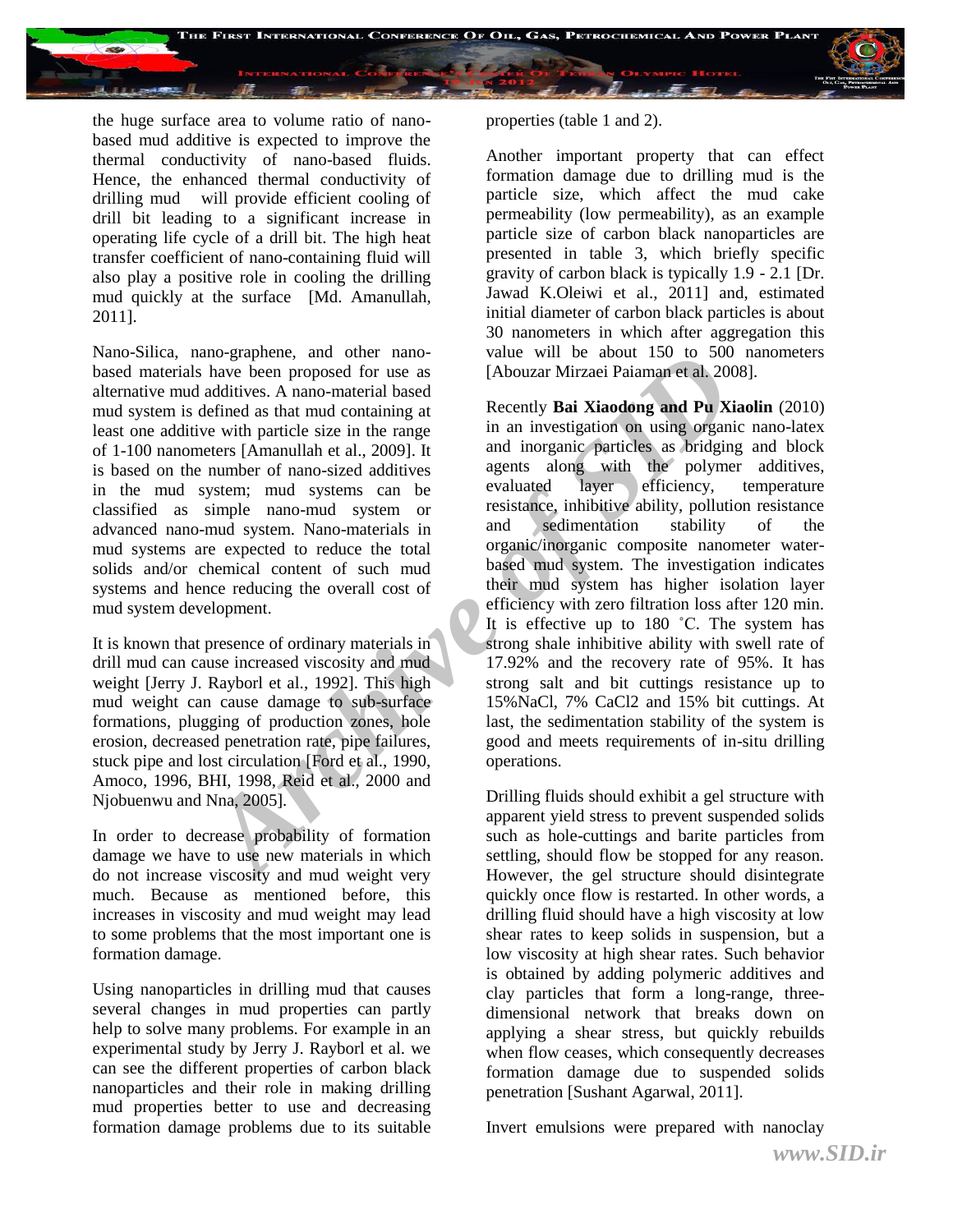

and nanosilica as emulsion stabilizers. It was found that though both nanoclay and nanosilica could stabilize the emulsions, the nanosilica was more effective and had a large effect on the droplet size. In addition, the most stable emulsion was obtained when both nanoclay and nanosilica were used in combination. Figure 2 shows flow curves for invert emulsions prepared with nanoclay and nanosilica. It can be seen that the largest increase in the yield stress and viscosity is obtained when nanoclay and nanosilica are used together. This kind of effect also is observed in the morphology of the emulsions [Sushant Agarwal, 2011].

From the experimental work by **Amanullah and Tan** (2001) and **Amanullah** (2002) it was shown that the absence of the deposition of loose, thick, poorly packed particles in the mudcakes deposited by nano-based fluids is a major factor in reducing the filtrate and spurt loss potential of the muds. Hence, it can be concluded that the well dispersed, tight and the very thin mudcake deposited by nano-based drilling and drill-in fluids can play an important role in preventing drilling and formation damage problems.

The comparison of the rheological profiles and the gel strength behavior of the nano-based fluids A, B and C (3 types of nano-based fluids which were prepared by **Md. Amanullah, 2011** ) with the commonly used micro-sized bentonitebased mud indicates far superior viscous and gelling properties (see Figures 3 and 4) for the nano-based fluid systems and thus expected to provide better fluid performance while drilling. The difference between the 600 rpm and 300 rpm readings of the bentonite mud and the nanobased fluids indicate superior yield point for all the nano-based fluid. The higher yield point of the nano-based fluids will ensure better dynamic suspension of drilling cuttings and efficient cleaning of the borehole while drilling. The flat type gel strength property of the nano-based drilling fluid (see Figure 4) compared to the progressive type gel strength of the micro-sized bentonite-based drilling mud also demonstrate superior functional behavior of nano-based fluid while drilling. The development of adequate gel strength of the nano-based fluid immediately after cession of the drilling operation will allow

homogeneous and distributed suspension of the cuttings within the fluid column without causing any concentrated accumulation of drill cuttings in critical borehole areas. This will eliminates problems such as hole pack-off, bridging, cuttings bed formation in deviated, horizontal and extended reach wells, sagging in deviated borehole, mechanical pipe sticking, etc.

d in the morphology of the quality mucake. In a built<br>include this column that Agarwal, 2011].<br> **Armanullah and** mudcake on the borehole wall demonstrate work by **Amanullah and** potential in elimingating or reducing<br> **Arma** There is a high possibility of formation of embedded cuttings beds at the low sides of horizontal wells due to the presence of a poor quality mudcake. The ability of nano-based fluids to deposit a very thin and tightly packed mudcake on the borehole wall demonstrate its potential in eliminating or reducing the scope of embedded cuttings bed formation in deviated, horizontal and extended reach wells. This may lead to effective cleaning of deviated, horizontal and extended reach boreholes by the hydrodynamic action of circulating drilling mud. Solids content of drilling mud is one of the factors that increases formation damage, reduces productivity index and decreases ROP. In the formulation of any muds, some solids are intentionally added to fulfill the functional tasks of the mud.

As the solids content of the mud has a direct effect on the ROP and also on the formation damage potential of the mud, it is advisable to use the amount of desirable solids as little as possible. Due to huge surface area to volume ratio (see Figure 1), and requirement of a tiny concentration  $\left($  < 1% w/w) of nanomaterials (see Figure 6) in the fluid formulation, nano-based drilling fluid can play an important role to increase the rate of penetration. It may be mentioned that higher is the amount of desirable and total solids in the drilling mud lower is the rate of penetration. Due to ultra-low concentration of desirable solids content in unweighted nano based fluids compared to unweighted conventional fluid (see Figure 6), the unweighted nano-based fluid could be an ideal candidate to drill competent hard rock formations to enhance the rate of penetration.

The comparison of the API fluid loss behavior of the nano-based fluids shown in Figure 5 with respect to the micro-sized bentonite mud shows similar API fluid loss behavior but without any spurt loss. In contrast to the nano-based fluid, the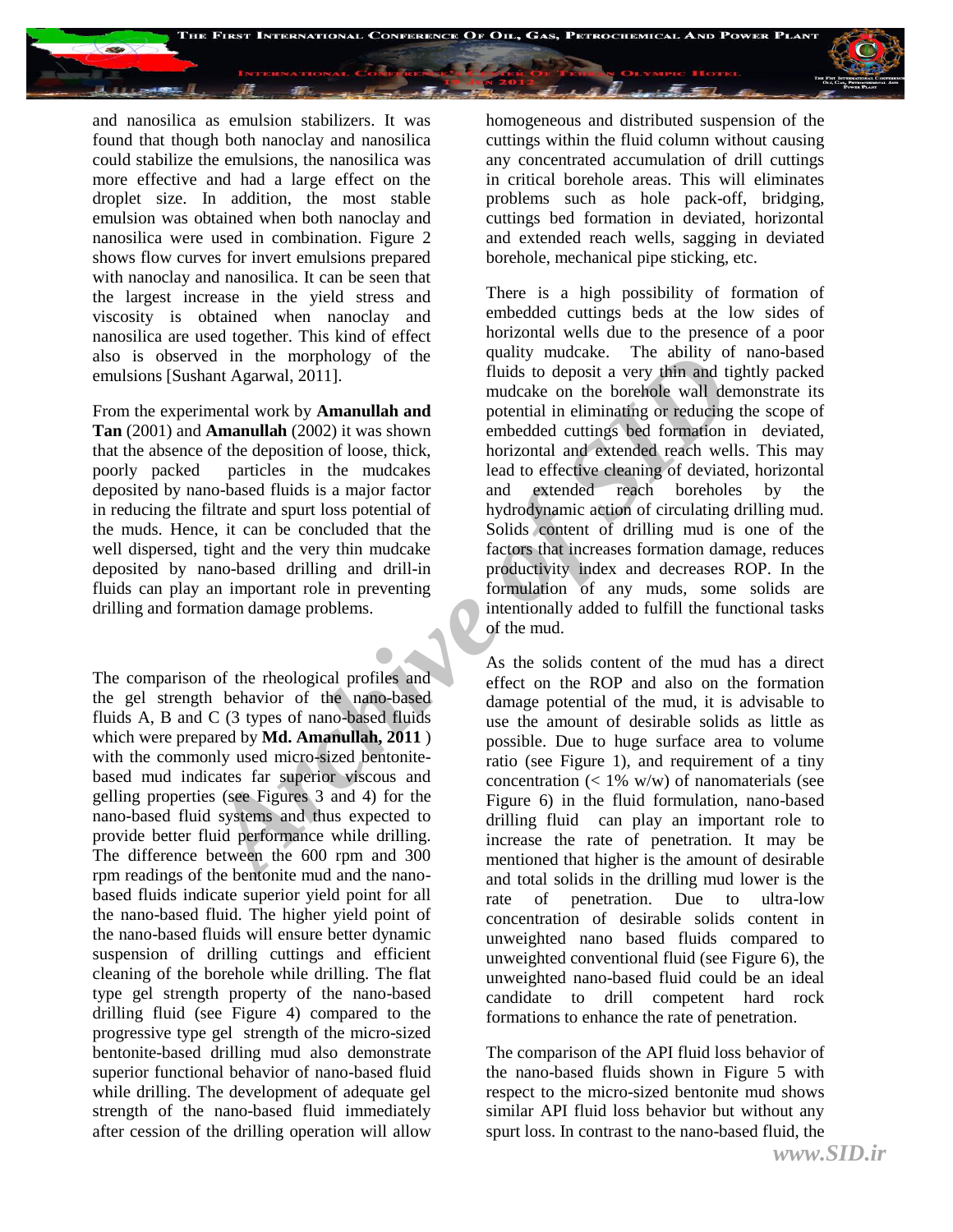

bentonite mud shows about 2 cc spurt loss in API test conditions. The lack of spurt loss of the nano-based fluids demonstrates an interesting feature of the fluids. Mud spurt is one of the major factors that create serious damage to the producing zone. The particulate materials that are carried by the mud spurt cause blockage to the pores and pore throats and thus lead to the formation of an internal mud cake as a roughly circular ring in the invaded zone of the borehole. This circular ring of packed solids is tightly fixed in the rock matrix and the narrow pore throats of the near wellbore producing zone and

thus often difficult to clean by the back flow of hydrocarbon during testing and production. Due to the intimate association of the solid particles borne by the mud spurt into the near wellbore rock matrix, the treatment fluid that is used to clean the mud cake before cementing and completing a well often performs very badly. In most of the cases, the best treatment fluids used by the industry fail to clean the borehole properly to restore the original poro-perm characteristics of the invaded zone [Md. Amanullah, 2011].

#### **TABLES AND FIGURES:**

| Table1                                                                                     |                  |                  |               |  |  |  |  |
|--------------------------------------------------------------------------------------------|------------------|------------------|---------------|--|--|--|--|
| effect of nanoparticles on reduction of mud cake thickness [Jerry J. Rayborl et al., 1992] |                  |                  |               |  |  |  |  |
| Pressure $\&$                                                                              | Initial mud cake | Adding 2% by     | Percentage of |  |  |  |  |
| Temperature                                                                                | thickness        | volume of carbon | improvement   |  |  |  |  |
|                                                                                            |                  | black to mud     |               |  |  |  |  |
| 100 psi, 80 F                                                                              | 32/4             | 32/3             | 25 %          |  |  |  |  |
| 500 psi, 300 F                                                                             | 32/11            | 32/8             | 27 %          |  |  |  |  |

#### Table2

| of the near wellbore producing zone and                                                                                          |                |                 |                  |                |  |                 |  |  |
|----------------------------------------------------------------------------------------------------------------------------------|----------------|-----------------|------------------|----------------|--|-----------------|--|--|
| <b>BLES AND FIGURES:</b><br>Table1<br>effect of nanoparticles on reduction of mud cake thickness [Jerry J. Rayborl et al., 1992] |                |                 |                  |                |  |                 |  |  |
| Pressure &<br>Initial mud cake                                                                                                   |                |                 | Adding 2% by     |                |  | Percentage of   |  |  |
| Temperature                                                                                                                      | thickness      |                 | volume of carbon |                |  | improvement     |  |  |
|                                                                                                                                  |                |                 |                  | black to mud   |  |                 |  |  |
| 100 psi, 80 F                                                                                                                    | 32/4           |                 |                  | 32/3           |  | 25 %            |  |  |
| 500 psi, 300 F                                                                                                                   | 32/11          |                 |                  | 32/8           |  | 27 %            |  |  |
| Table <sub>2</sub><br>effect of nanoparticles on reduction of mud viscosity and yield point [Jerry J. Rayborl et al., 1992]      |                |                 |                  |                |  |                 |  |  |
| Cases of                                                                                                                         | Initial mud at | Adding 2 % by   |                  | Initial mud at |  | Adding 2 % by   |  |  |
| experiment                                                                                                                       | 100F           | volume of       |                  | 275 F          |  | volume of       |  |  |
|                                                                                                                                  |                | carbon black to |                  |                |  | carbon black to |  |  |
|                                                                                                                                  |                | mud             |                  |                |  | mud             |  |  |
| Plastic                                                                                                                          | 32             | 26              |                  | 38             |  | 23              |  |  |
| viscosity, cp                                                                                                                    |                |                 |                  |                |  |                 |  |  |
| Yield point,                                                                                                                     | $\overline{7}$ | 5               |                  | 10             |  | 3               |  |  |
| $100$ lb/sq ft                                                                                                                   |                |                 |                  |                |  |                 |  |  |
|                                                                                                                                  |                |                 |                  |                |  |                 |  |  |

Table3 Average size of carbon black particles [Jerry J. Rayborl et al., 1992]

| Stages of forming carbon<br>black | Initial particles | Initial aggregates |
|-----------------------------------|-------------------|--------------------|
| Estimated diameter                | 30 nanometers     | 150-500 nanometers |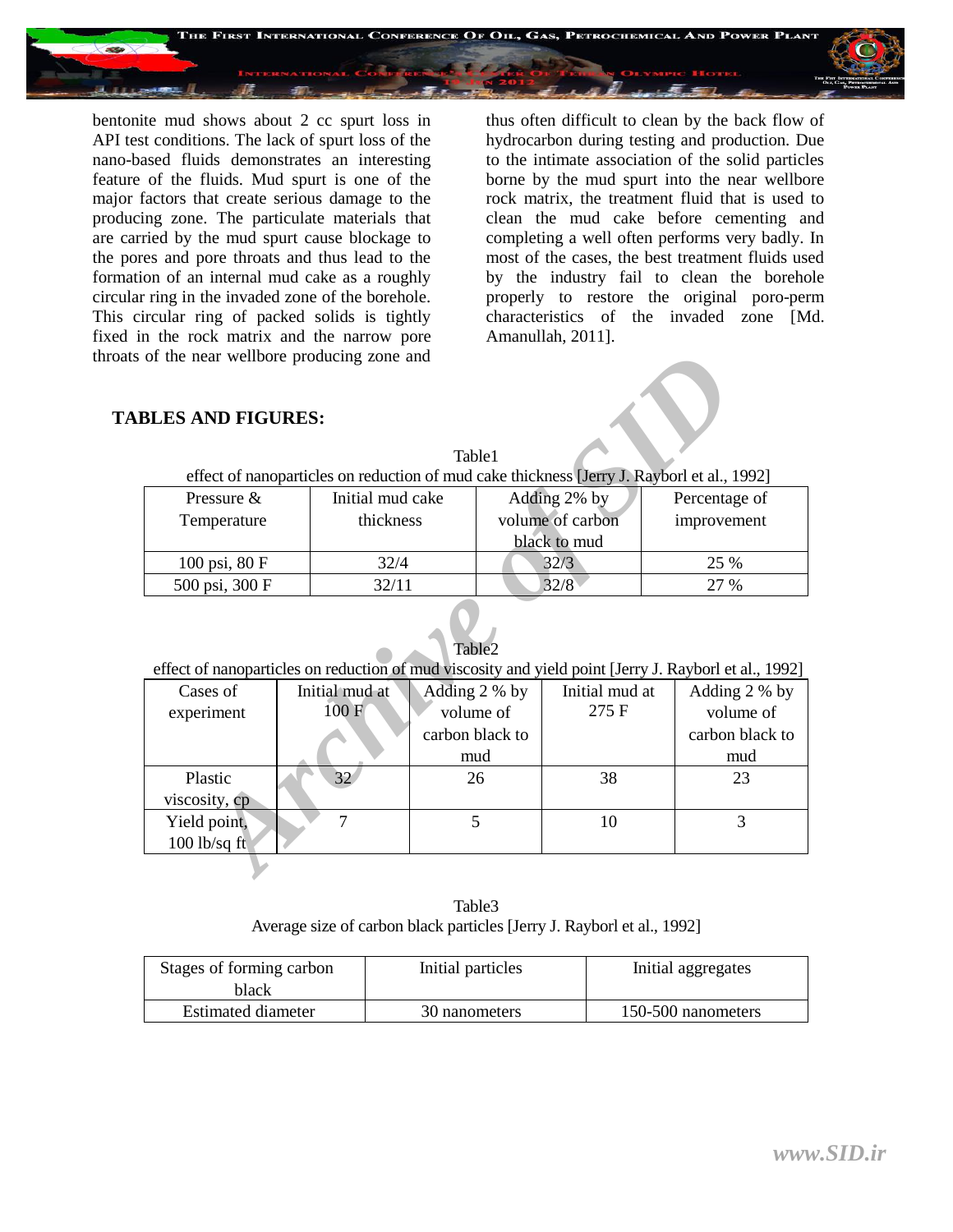

[Sushant Agarwal, 2011]



Comparison of Rheological Profile of Bentonite-based and Nano-based fluids [Md. Amanullah, 2011]

*www.SID.ir*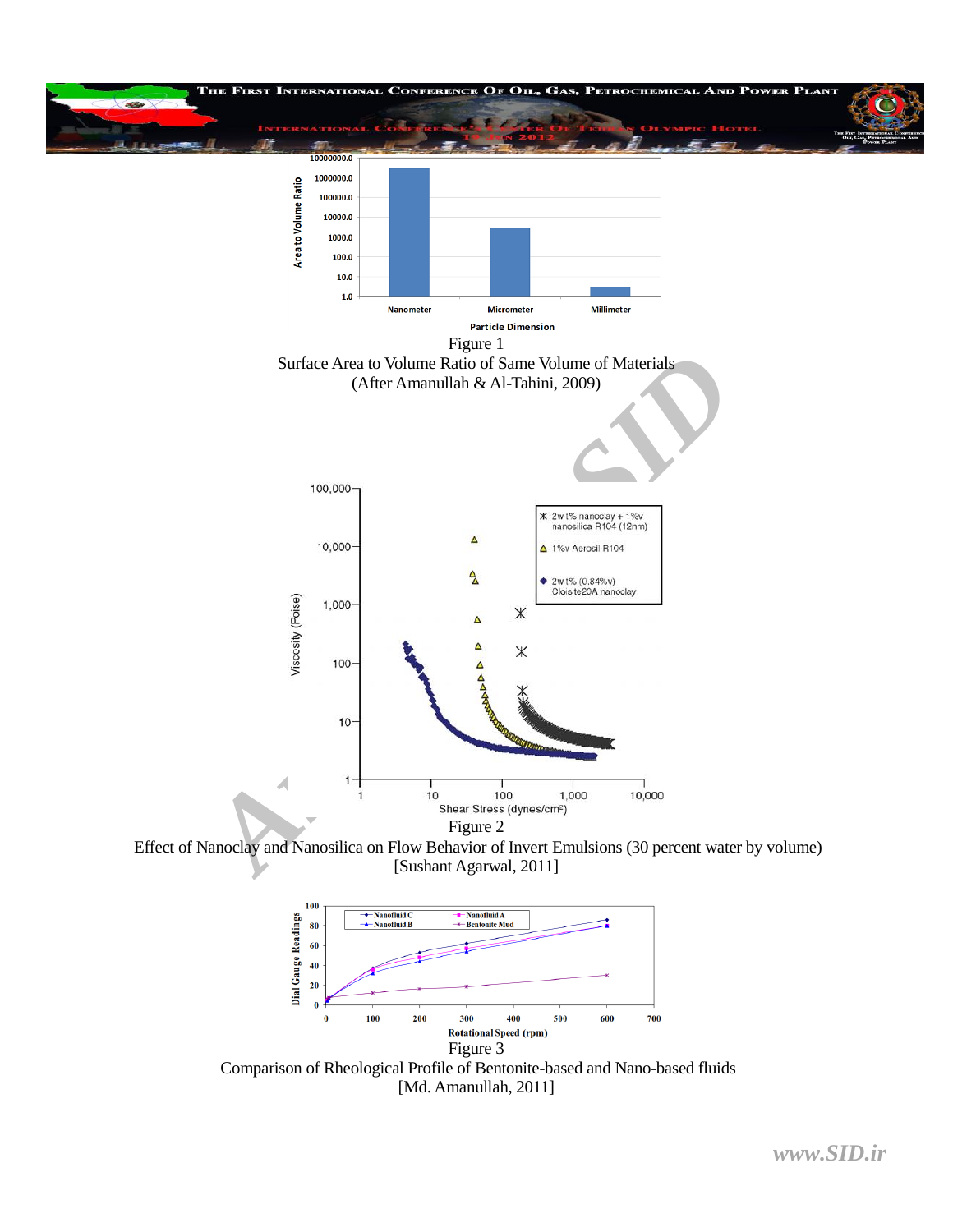



Figure 4 Comparison of Gel strength of Bentonite-based and Nano-based fluids [Md. Amanullah, 2011]



Figure 5 Comparison of API fluid loss of Bentonite-based and Nano-based fluids [Md. Amanullah, 2011]



Figure 6 Comparison of solids content of Bentonite-based and Nano-based fluids [Md. Amanullah, 2011]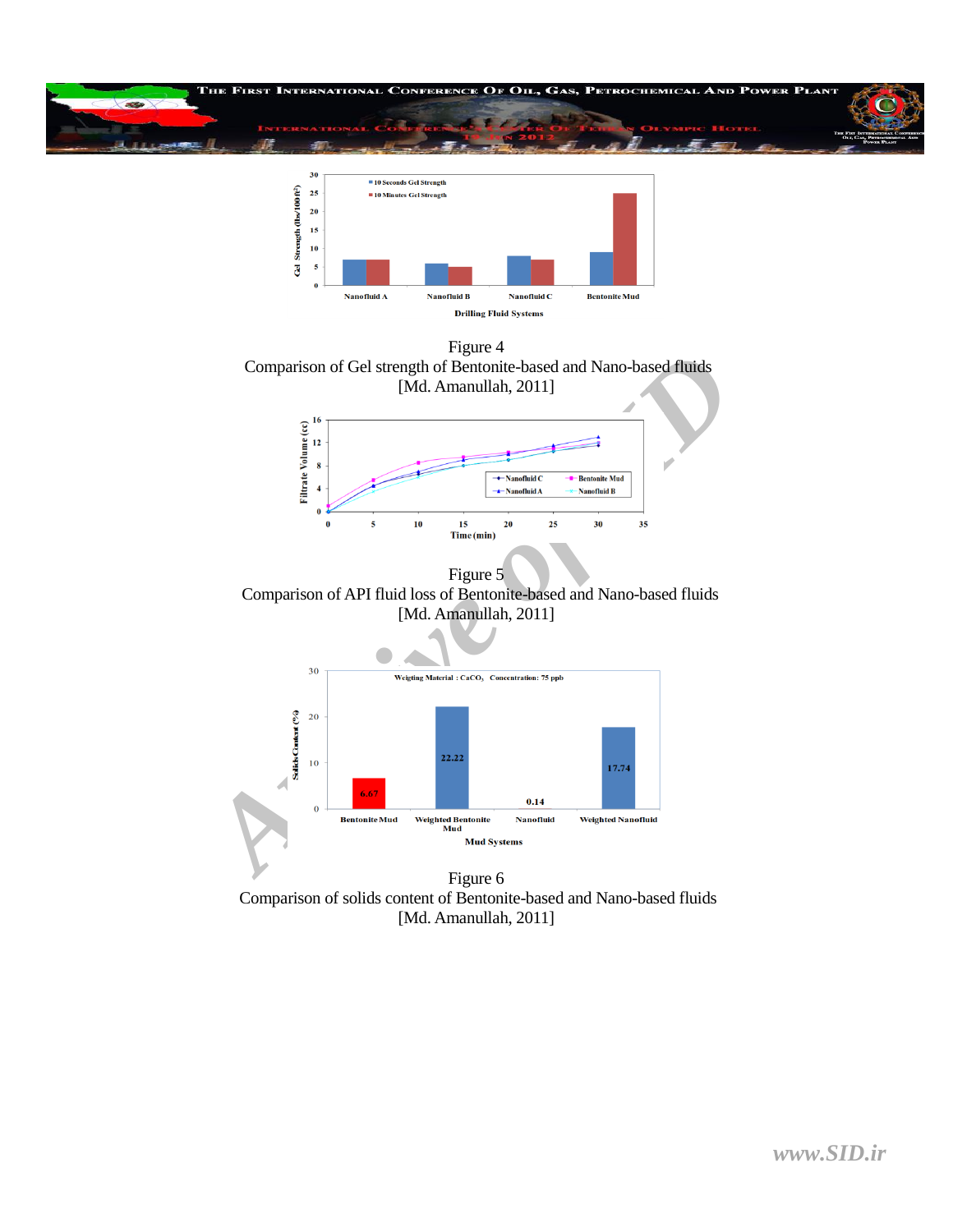

#### **CONCLUSIONS**

Recent research has demonstrated that WBDF, OBDF, are not suitable in the most cases and can cause many damages in the formation, and with the advent of nano-technology, it is well known that Nano-fluids have attractive properties as in higher heat conductivity which helps mud cooling, formation consolidation, wettability alteration, less spurt loss, thin mudcake film, less solid penetration, good and desirable cutting exhaustion, etc.

Nano-based drilling fluid form nano-induced composites and aggregates that is helpful in circulation loss control, the exclusion of an internal mudcake by nano-based fluids increases the capability and ease of borehole cleaning, the deposited extremely thin

#### **REFERENCES**

- 1. McKinney, L. K., and J. J. Azar. 1988. Formation Damage Due to Synthetic Oil Mud Filtrates at Elevated Temperatures and Pressures. SPE 17162.
- 2. Tovar, J., J. J. Azar, J. L. Lummus, D. S. Sarma, and P. Ali. 1994. Formation Damage Studies on Reservoir Rocks using Water-Based and Oil-Based Muds. SPE 27349.
- 3. Allen, T. O., and A. P. Roberts. 1993. Production Operation: Well Completions, Workover and Stimulation. 4th ed. Oklahoma: Oil & Gas Consultants.
- 4. McNaughton, P. J. 1982. Oil Muds in South East Asia. SPE 10435.
- 5. Issham Ismail, Thanapala Singam Murugesu 2005. A study of formation damage caused by oil-based mud in dynamic condition. Jurnal Teknologi, 43(F) Dis.
- 6. Amanullah, Md. and Ziad Al-Abdullatif.; Preliminary Test Rresults of a Water-based Nanofluid, The  $8<sup>th</sup>$  International Conf. & Exhib. on Chemistry in Industry, 18-20 October 2010, Manama, Bahrain.
- 7. Mungun, N. December 1965; Permeability reduction through changes in pH and salinity. Journal of Petroleum Technology, 1449-1453.
- 8. Md. Amanullah, SPE, Mohammad K Al-Arfaj, SPE and Ziad Al-Abdullatif, SPE, Saudi Aramco. 2011. Preliminary Test Results of Nano-based

mudcake of nano-based fluids decreases the differential pipe sticking in highly permeable formations dramatically, another benefit that is necessary to mention is extremely low solid contents which can highly help to decrease formation damage due to pore blockage via solids penetration. Further studies are required to identify new substances and compositions to decrease formation damage problem which are due to drilling mud properties, fortunately nano-technology extension is really a valuable way reaching this goal.

#### *KEYWORDS:*

Drilling fluid, formation damage, Nano-based, rheology, oil-based, water-based

> Drilling Fluids for Oil and Gas Field Application. SPE/IADC 139534.

- 9. Prof. Dr. Mikhailov N., Chirkov M.2010, Formation Damage Kinetics and its Effect on Oil Reservoir Productivity, SPE 128403.
- m undcake lim, less solid penerlation,<br>
and calculing exhaustion, etc.<br>
and drilling fluid form nano-induced<br>
drailing fluid form nano-induced<br>
drailing fluid form nano-induced<br>
increases the capability and case of<br>
Drilli 10. Xinghui Liu, Indiana U., and Faruk Civan, U. of Oklahoma , February 1995, ―Formation Damage by Fines Migration Including Effects of Filter Cake, Pore Compressibility, and Non-Darcy Flow—A Modeling Approach to Scaling From Core to Field", paper SPE 28980, presented at the SPE International Symposium on Oilfield Chemistry held in San Attonio, TX, U.S.A., 14-17.
	- 11. Ogugbue C.C., Rathan M. and Shah S.N, ―Experimental Investigation of Biopolymer and Surfactant Based Fluid Blends as Reservoir Drill-In Fluids", SPE 128839-MS, presented at the SPE Oil and Gas India Conference and Exhibition, Mumbai, India, 20-22 January, 2010.
	- 12. Subhash N. Shah, Ph.D., P.E., Narayan H. Shanker, and Chinenye C. Ogugbue, 2010, Future Challenges of Drilling Fluids and Their Rheological Measurements, AADE-10-DF-HO-41.
	- 13. Friedheim J.E., 1997, "Second Generation Synthetic Drilling Fluids", SPE 38251, SPE Distinguished Author Series.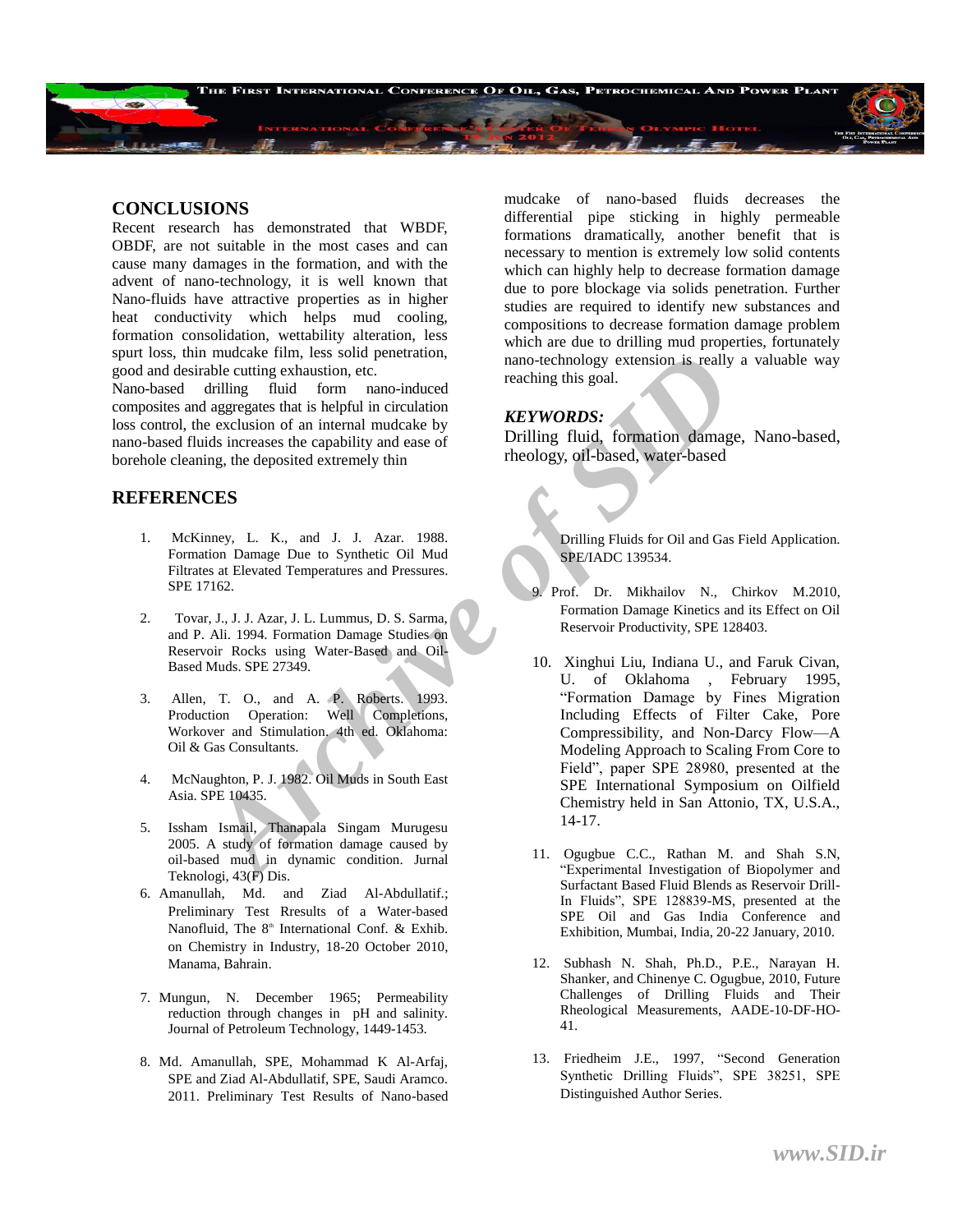14. Patel A.D, "Reversible Invert Emulsion Drilling Fluids: A Quantum Leap in Technology", SPE 59479 revised for publication from SPE 47772, IADC/SPE Asia Pacific Drilling Technology Conference, Jakarta, 7-9 September, 1998.

频

匪

- 15. Kenneth, P.M., George, H.M, and Stone, C.R., (2007): " Air Drilling in the Presence of Hydrocarbons: A Time for Pause" IADC/SPE paper 108357 presented at the IADC/SPE Managed Pressure Drilling and Underbalance Operations Conference and Exhibition, Galveston, Texas, 28-29 March, 2007.
- 16. Crews, S.H., (1964): "Big Hole Drilling Progress Keyed to Engineering", Petrol Engineering, October, 1964.pp. 104-114
- 17. Mellot, J. (2008): "Technical Improvements in Wells Drilled with a Pneumatic Fluid" SPE paper 99162, presented at the SPE/IDAC drilling Conference, Miami, Florida, USA, February 21- 23, 2208.
- The Context of Bester of Marchive Combing and Hillip Dickroon, MCCombin, Early (1976).<br>
1. Philip Dickroon, Texas, 28-29 March, and inspersed state". Sun<br>
1. Convention, Belle Chasse, La.<br>
1. (2008): "Technical Improvemen 18. Dye, W., Augereau, K.D., Hansen, N., Otto, M., Shoults, L., Leaper, R., Clapper, D., and Xiang, T., (2006): "New Water-based Mud balances High Performance Drilling and Environmental Compliance", SPE 92367 presented at the SPE/IADC Drilling Conference, Amsterdam, February 23-24.
- 19. Chen, J., Hirasaki, G.J., and Flaum, M., (2004): "Effects of OBM Invasion on Irreducible Water Saturation: Mechanisms and Modifications of NMR Interpretaion", SPE 90141 presented at the SPE Annual Technical Conference and Synposium, Houston, Texas, U.S.A., 26-29 Septemeber, 2004.
- 20. Foran, E.V., (1934), "Pressure Completion of Wells in West Texas", API Drilling and Production Practices (1934).pp.48-54.
- 21. Grinsfelder, S., and Law, J., (1938): "Recent Pressure Drilling at Dominguez", API Drilling and Production Practices, (1938).pp.74-79.
- 22. Shallenberger, L.K., (1953): "What about Compressed Air?" World Oil, April 1953.pp.23-

23. Hollis, W.T., (1953): "Gas Drilling in San Juan Basin of New Mexico", API Drilling and Production Practises.pp. 310-312.

HE FIRST INTERNATIONAL CONFERENCE OF OIL, GAS, PETROCHEMICAL AND POWER PLAN

- 24. Amanullah Md., Ashraf, M., and Al-Tahini. Nano-Technology-Its Significance in Smart Fluid Development and Gas Field
- 25. Applications. 2009, SPE Saudi Arabia Technical Synposium and Exhibition, Al-Khobar, Saudi Arabia. Jerry J.Rayborn, Franklintown, La.; J.Phillip Dickerson, McComb, Miss. "Method of making a drilling fluid containing carbon black in a dispersed state". Sun Drilling Products Corporation, Belle Chasse, La. 1992.
- 26. Petroleum University of Technology, 2006, "Stuck Pipe Prediction Using Artificial Neural Networks", Thesis of BSc degree, Foroud Karimi, Ahwaz.
- 27. Dr. Jawad K.Oleiwi , Dr. Mohammed S. Hamza, Nassier A. Nassir, No.5, 2011, A Study of The Effect of Carbon Black Powder on The Physical Properties of SBR/NR Blends Used In Passenger Tire Treads, Eng. & Tech. Journal, Vol.29,
- 28. Abouzar Mirzaei Paiaman and M.K. Ghassem Al-Askari, 2008, **"**Designing Drilling Fluid Containing Carbon Black Particles to Overcome Problems of Gachsaran Formation While Drilling**"**, Second National Iranian Congress of Petroleum Engineering, Ahwaz,
- 29. Sushant Agarwal, Phuoc Tran, Yee Soong, Donald Martello and Rakesh K. Gupta, Nov. 2011, Benefits Of Adding Nanoclay, Nanosilica To Oil-Based HP/HT Drilling Fluids, the American oil & gas reporter,
- 30. Bai Xiaodong Pu Xiaolin, 2010-02, Study of Organic/Inorganic Composite Nano-Sized Water-Based Drilling Fluids, [Petroleum Drilling](http://en.cnki.com.cn/Journal_en/B-B019-SYZT-2010-02.htm)  **Techniques**
- 31. Saeid Mokhatab, Mariela Araujo Fresky and Rafiqul Islam, M.; April 2006, Application of Nanotechnology in Oil and Gas E &P. JPT Online.